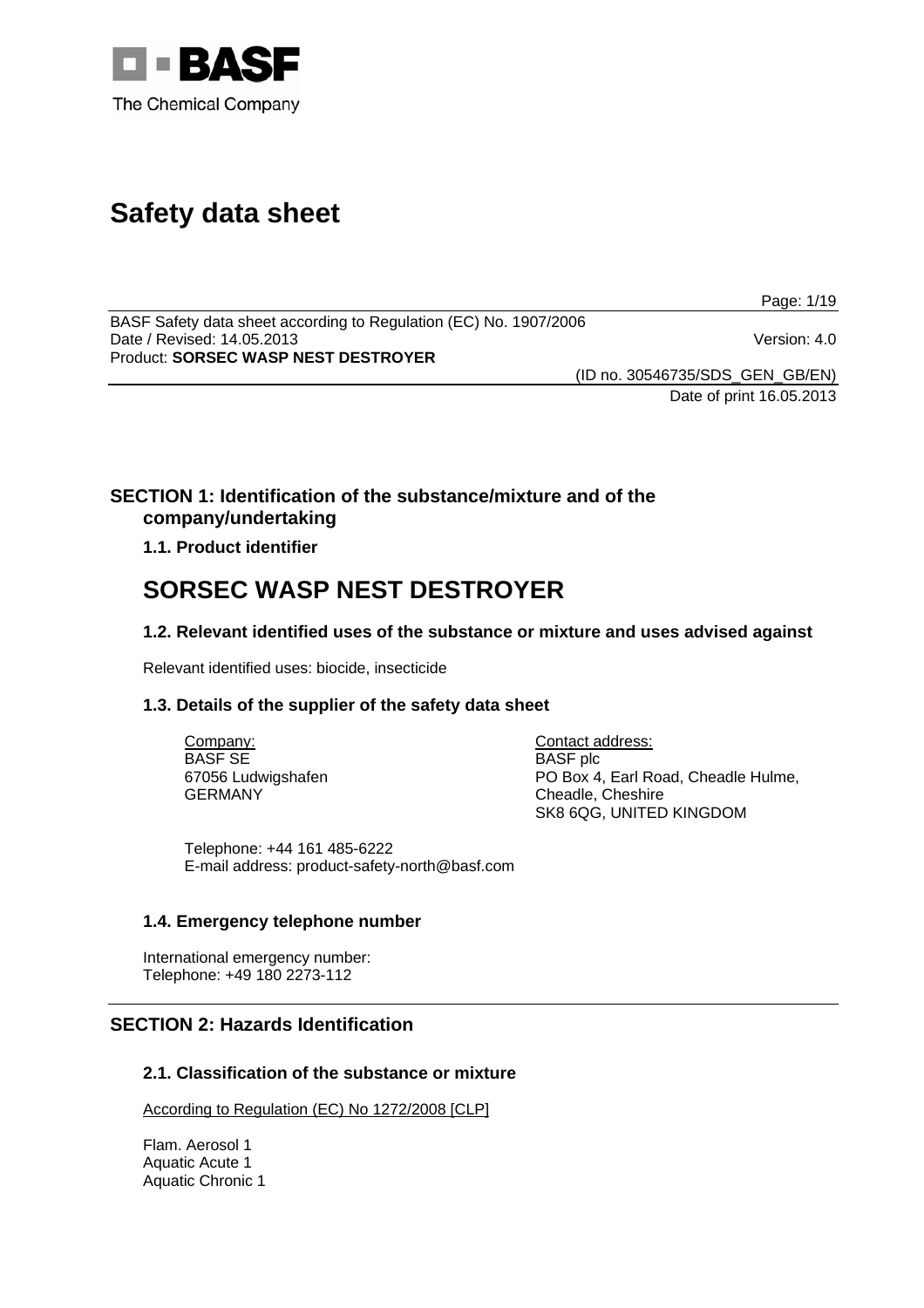Page: 2/19

BASF Safety data sheet according to Regulation (EC) No. 1907/2006 Date / Revised: 14.05.2013 Version: 4.0 Product: **SORSEC WASP NEST DESTROYER** 

(ID no. 30546735/SDS\_GEN\_GB/EN)

Date of print 16.05.2013

#### According to Directive 67/548/EEC or 1999/45/EC

Possible Hazards: Extremely flammable. Toxic to aquatic organisms, may cause long-term adverse effects in the aquatic environment.

For the classifications not written out in full in this section the full text can be found in section 16.

## **2.2. Label elements**

Globally Harmonized System, EU (GHS)

Pictogram:



Signal Word: Danger

| Extremely flammable aerosol.<br>Pressurized container: May burst if heated.<br>Very toxic to aquatic life.<br>Very toxic to aquatic life with long lasting effects.<br>To avoid risks to human health and the environment, comply with the<br>instructions for use. |
|---------------------------------------------------------------------------------------------------------------------------------------------------------------------------------------------------------------------------------------------------------------------|
| <b>Precautionary Statement:</b><br>Keep out of reach of children.                                                                                                                                                                                                   |
| Precautionary Statements (Prevention):<br>Keep away from heat/sparks/open flames/hot surfaces. - No smoking.<br>Do not spray on an open flame or other ignition source.<br>Pressurized container: Do not pierce or burn, even after use.                            |
| Precautionary Statements (Response):<br>Collect spillage.                                                                                                                                                                                                           |
| Precautionary Statements (Storage):<br>Protect from sunlight. Do no expose to temperatures exceeding 50°C/<br>$122^{\circ}$ F.                                                                                                                                      |
| Precautionary Statements (Disposal):<br>Dispose of contents/container to hazardous or special waste collection<br>point.                                                                                                                                            |
|                                                                                                                                                                                                                                                                     |

According to Regulation (EC) No 1272/2008 [CLP]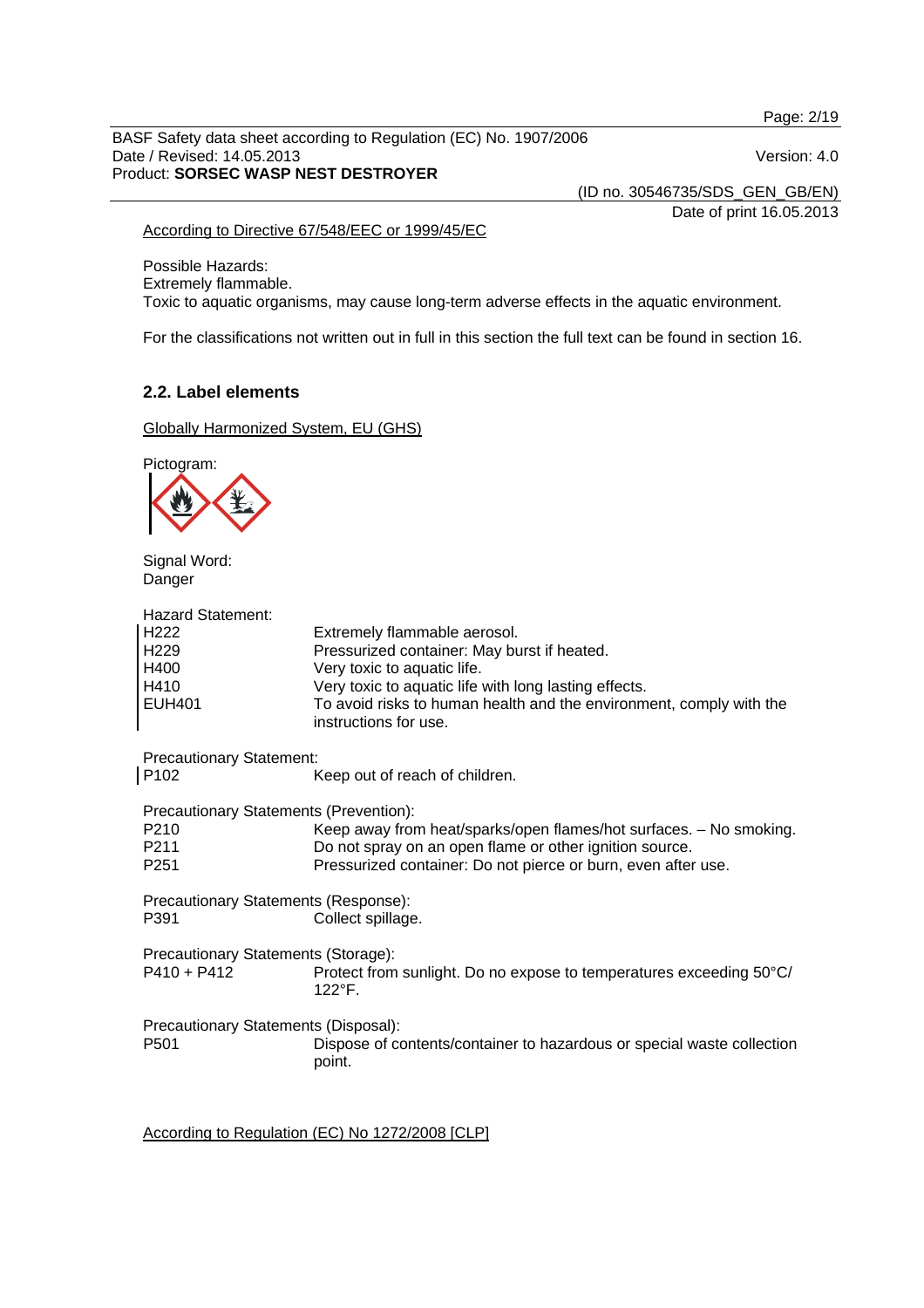Page: 3/19

BASF Safety data sheet according to Regulation (EC) No. 1907/2006 Date / Revised: 14.05.2013 Version: 4.0 Product: **SORSEC WASP NEST DESTROYER** 

(ID no. 30546735/SDS\_GEN\_GB/EN)

Date of print 16.05.2013

Hazard determining component(s) for labelling: TETRAMETHRIN, Phenothrin, Petroleum gases, liquefied; Petroleum gas

According to Directive 67/548/EEC or 1999/45/EC

Classification/labelling in accordance with UK regulations.

Hazard symbol(s)

F+ Extremely flammable.

N Dangerous for the environment.



| $R$ -phrase $(s)$<br>R <sub>12</sub><br>R51/53 | Extremely flammable.<br>Toxic to aquatic organisms, may cause long-term adverse effects in the<br>aquatic environment. |
|------------------------------------------------|------------------------------------------------------------------------------------------------------------------------|
| S-phrase(s)                                    |                                                                                                                        |
| S2                                             | Keep out of the reach of children.                                                                                     |
| S <sub>16</sub>                                | Keep away from sources of ignition - No smoking.                                                                       |
| S <sub>23.1</sub>                              | Do not breathe spray.                                                                                                  |
| S29                                            | Do not empty into drains.                                                                                              |
| S <sub>35</sub>                                | This material and its container must be disposed of in a safe way.                                                     |
| S46                                            | If swallowed, seek medical advice immediately and show this container<br>or label.                                     |
| S <sub>51</sub>                                | Use only in well-ventilated areas.                                                                                     |
| <b>S57</b>                                     | Use appropriate container to avoid environmental contamination.                                                        |

Hazard determining component(s) for labelling: TETRAMETHRIN, Phenothrin, Petroleum gases, liquefied; Petroleum gas

> Container is under pressure. Protect from sun and temperatures above 50 °C. Do not open with force or incinerate even after use. Do not spray into flames or onto glowing objects.

## **2.3. Other hazards**

According to Regulation (EC) No 1272/2008 [CLP]

See section 12 - Results of PBT and vPvB assessment.

If applicable information is provided in this section on other hazards which do not result in classification but which may contribute to the overall hazards of the substance or mixture.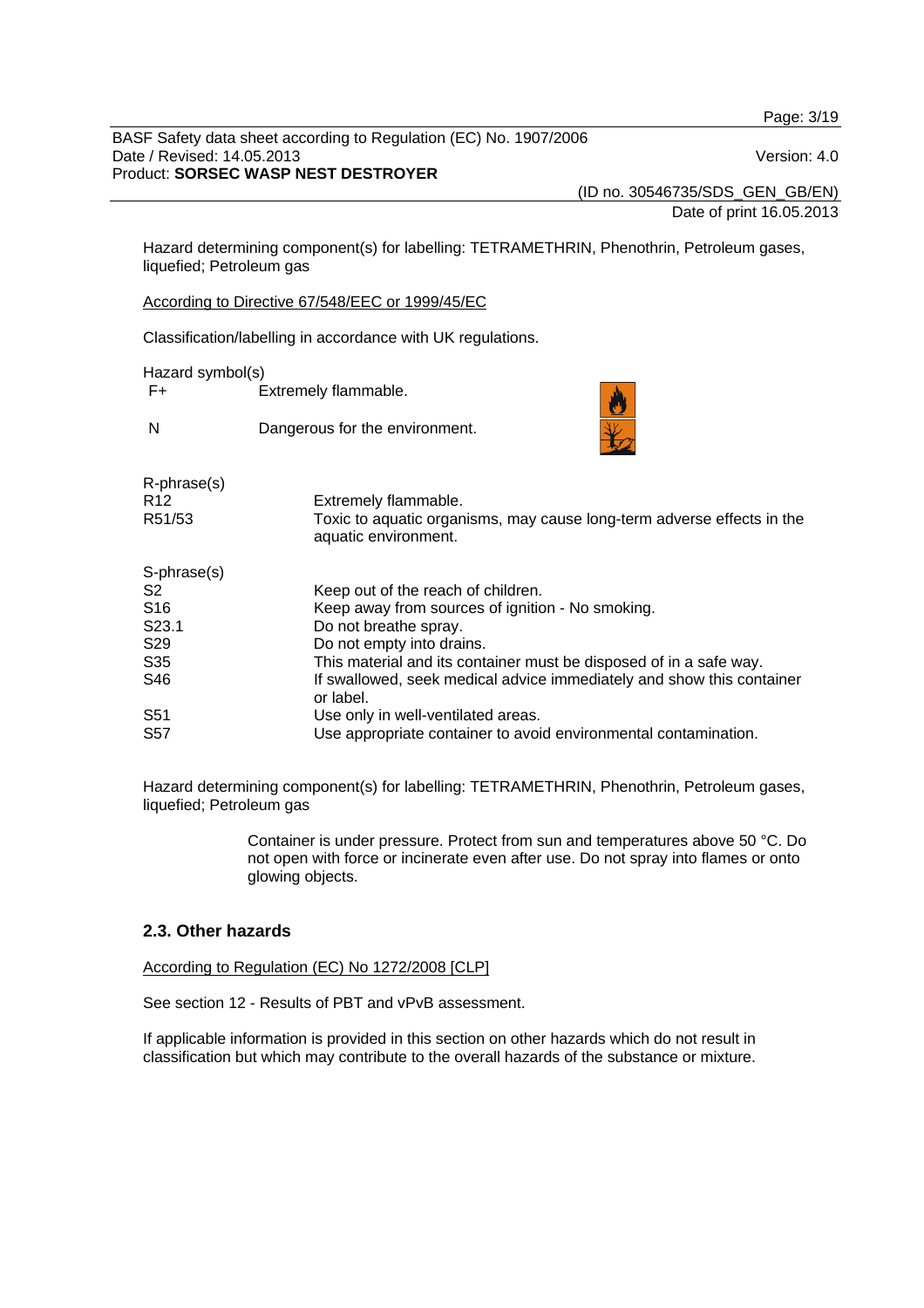Page: 4/19

BASF Safety data sheet according to Regulation (EC) No. 1907/2006 Date / Revised: 14.05.2013 Version: 4.0 Product: **SORSEC WASP NEST DESTROYER** 

(ID no. 30546735/SDS\_GEN\_GB/EN) Date of print 16.05.2013

## **SECTION 3: Composition/Information on Ingredients**

#### **3.1. Substances**

Not applicable

## **3.2. Mixtures**

#### Chemical nature

Biocidal product, insecticide

Hazardous ingredients (GHS) according to Regulation (EC) No. 1272/2008

**Tetramethrin** 

Content (W/W): 0.25 % CAS Number: 7696-12-0 EC-Number: 231-711-6

Acute Tox. 4 (Inhalation - dust) Aquatic Acute 1 Aquatic Chronic 1 H332, H400, H410

3-phenoxybenzyl(1R)-cis,trans-2,2-dimethyl-3-(2-methylprop-1-enyl)-cyclopropanecarboxylate Content (W/W): 0.1 % CAS Number: 188023-86-1 Aquatic Acute 1 Aquatic Chronic 1 H400, H410

Petroleum gases, liquefied; Petroleum gas Content (W/W): < 70 % CAS Number: 68476-85-7 EC-Number: 270-704-2 INDEX-Number: 649-202-00-6

Flam. Gas 1 Press. Gas Liquef. Gas H280, H220

Distillates (petroleum), hydrotreated light; Kerosine - unspecified Content (W/W):  $<$  50 % CAS Number: 64742-47-8 EC-Number: 265-149-8 REACH registration number: 01- 2119456620-43 INDEX-Number: 649-422-00-2 Asp. Tox. 1 Aquatic Chronic 2 H304, H411

acetone; propan-2-one; propanone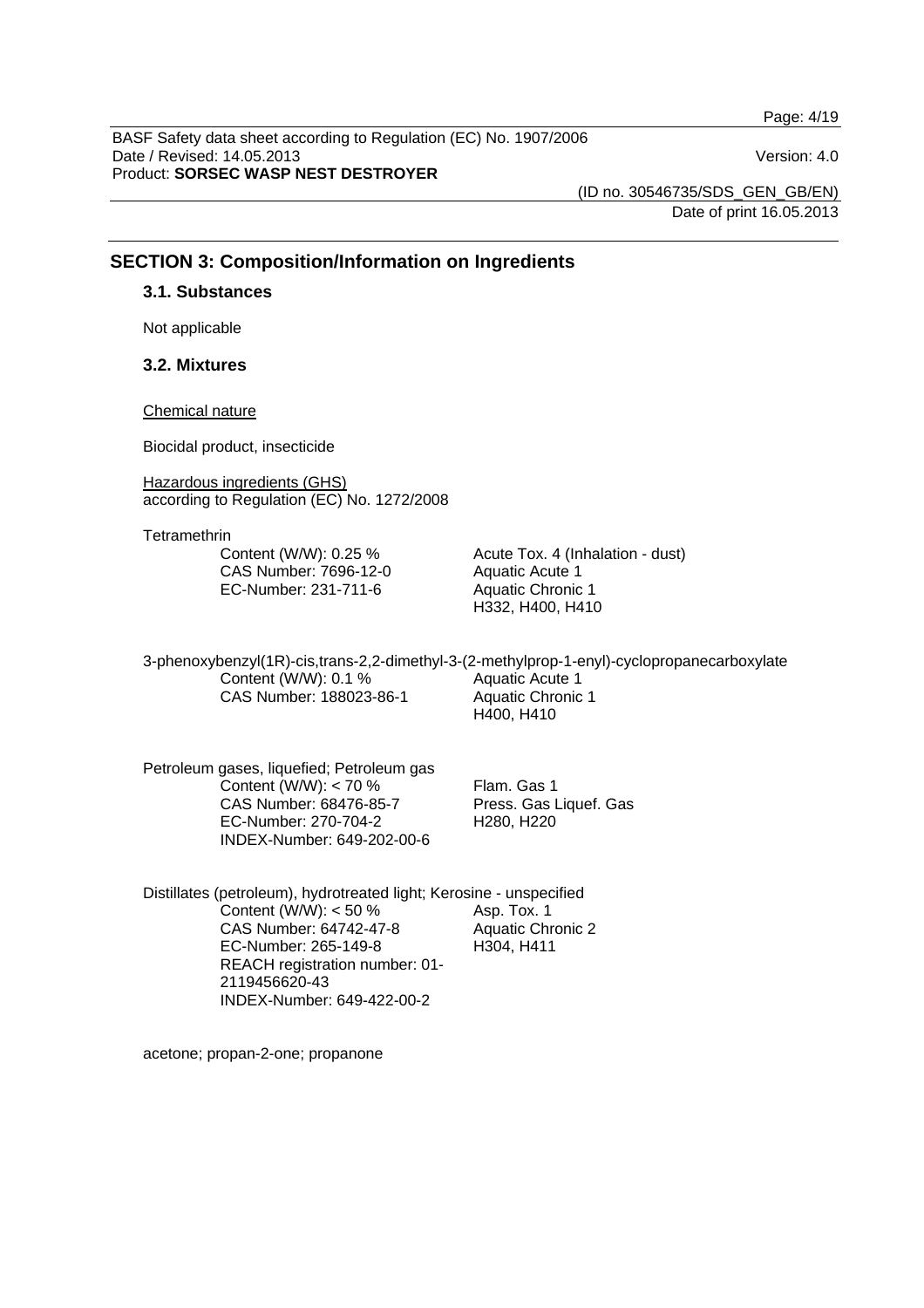Page: 5/19

BASF Safety data sheet according to Regulation (EC) No. 1907/2006 Date / Revised: 14.05.2013 Version: 4.0 Product: **SORSEC WASP NEST DESTROYER** 

(ID no. 30546735/SDS\_GEN\_GB/EN)

Date of print 16.05.2013

Content (W/W): < 3.5 % CAS Number: 67-64-1 EC-Number: 200-662-2 REACH registration number: 01- 2119471330-49 INDEX-Number: 606-001-00-8

Flam. Liq. 2 Eye Dam./Irrit. 2 STOT SE 3 (drowsiness and dizziness) H225, H319, H336

2-(2-Butoxyethoxy)ethyl 6-propylpiperonyl ether Content (W/W): < 2.5 % CAS Number: 51-03-6 EC-Number: 200-076-7 Aquatic Chronic 1 Aquatic Acute 1 H400, H410

Hazardous ingredients according to Directive 1999/45/EC

#### **Tetramethrin**

Content (W/W): 0.25 % CAS Number: 7696-12-0 EC-Number: 231-711-6 Hazard symbol(s): Xn, N R-phrase(s): 20, 50/53

3-phenoxybenzyl(1R)-cis,trans-2,2-dimethyl-3-(2-methylprop-1-enyl)-cyclopropanecarboxylate Content (W/W): 0.1 % CAS Number: 188023-86-1 Hazard symbol(s): N R-phrase(s): 50/53

Petroleum gases, liquefied; Petroleum gas Content (W/W): < 70 % CAS Number: 68476-85-7 EC-Number: 270-704-2 INDEX-Number: 649-202-00-6 Hazard symbol(s): F+ R-phrase(s): 12

Distillates (petroleum), hydrotreated light; Kerosine - unspecified Content (W/W): < 50 % CAS Number: 64742-47-8 EC-Number: 265-149-8 REACH registration number: 01-2119456620-43 INDEX-Number: 649-422-00-2 Hazard symbol(s): Xn, N R-phrase(s): 65, 51/53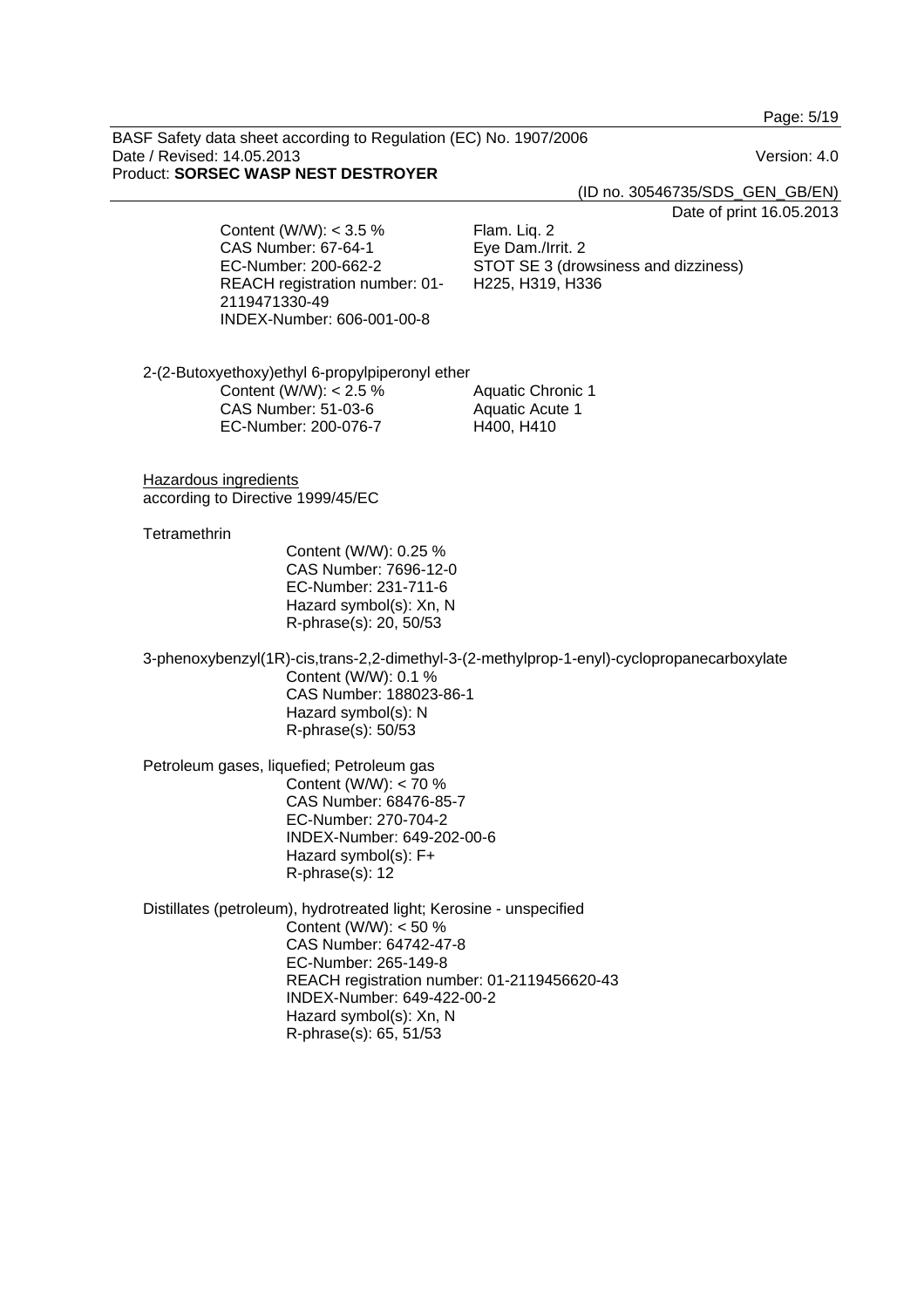Page: 6/19

BASF Safety data sheet according to Regulation (EC) No. 1907/2006 Date / Revised: 14.05.2013 Version: 4.0 Product: **SORSEC WASP NEST DESTROYER** 

(ID no. 30546735/SDS\_GEN\_GB/EN)

Date of print 16.05.2013

acetone; propan-2-one; propanone Content (W/W): < 3.5 % CAS Number: 67-64-1 EC-Number: 200-662-2 REACH registration number: 01-2119471330-49 INDEX-Number: 606-001-00-8 Hazard symbol(s): F, Xi R-phrase(s): 11, 36, 66, 67

2-(2-Butoxyethoxy)ethyl 6-propylpiperonyl ether Content (W/W): < 2.5 % CAS Number: 51-03-6 EC-Number: 200-076-7 Hazard symbol(s): N R-phrase(s): 50/53

For the classifications not written out in full in this section, including the indication of danger, the hazard symbols, the R phrases, and the hazard statements, the full text is listed in section 16.

## **SECTION 4: First-Aid Measures**

**4.1. Description of first aid measures**  Remove contaminated clothing.

If inhaled: Keep patient calm, remove to fresh air.

On skin contact: Wash thoroughly with soap and water.

On contact with eyes: Wash affected eyes for at least 15 minutes under running water with eyelids held open.

On ingestion: Rinse mouth and then drink plenty of water.

#### **4.2. Most important symptoms and effects, both acute and delayed**

Symptoms: No significant reaction of the human body to the product known.

## **4.3. Indication of any immediate medical attention and special treatment needed**

Treatment: Symptomatic treatment (decontamination, vital functions).

## **SECTION 5: Fire-Fighting Measures**

#### **5.1. Extinguishing media**

Suitable extinguishing media: water spray, foam, dry powder, carbon dioxide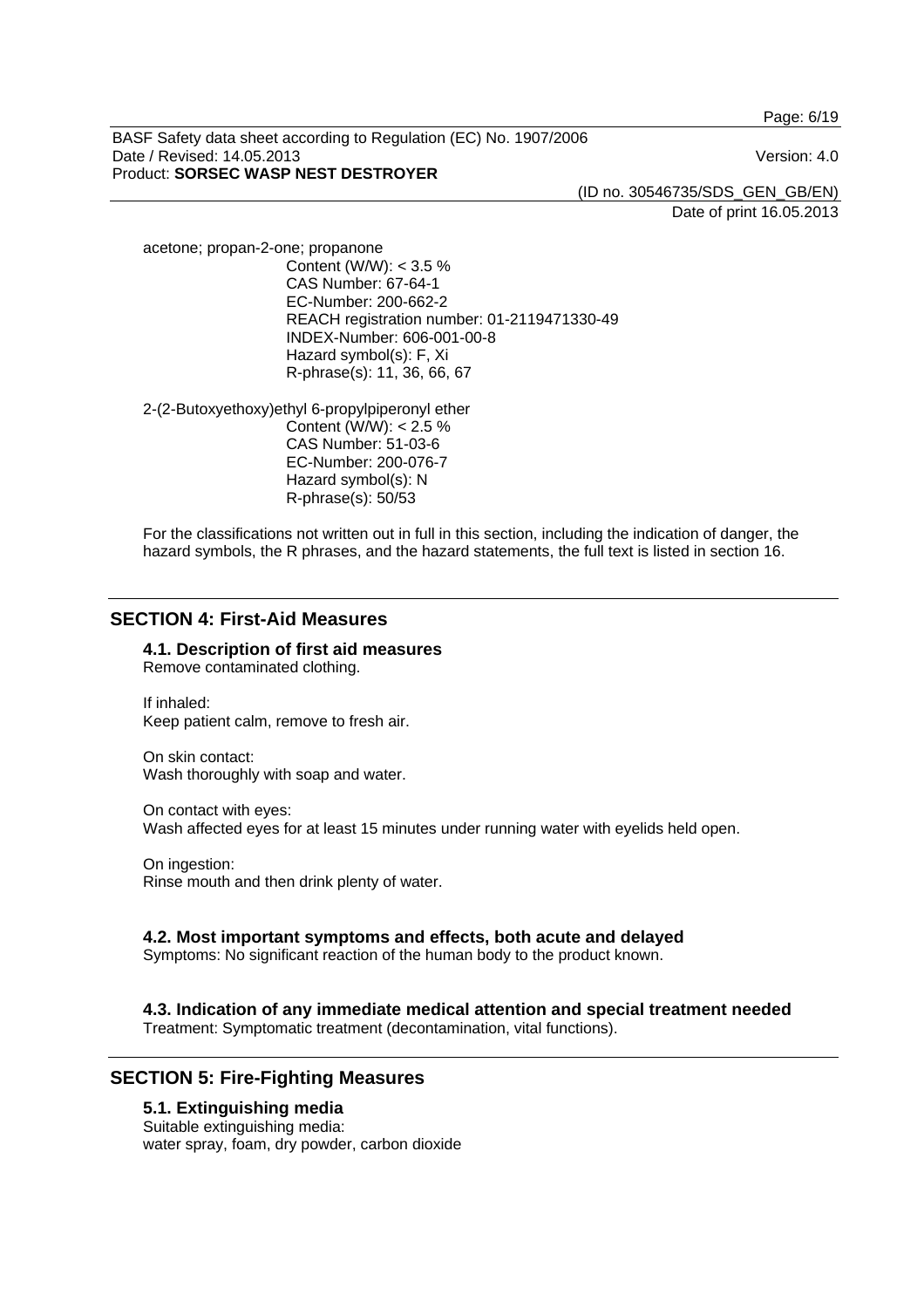Page: 7/19

BASF Safety data sheet according to Regulation (EC) No. 1907/2006 Date / Revised: 14.05.2013 Version: 4.0 Product: **SORSEC WASP NEST DESTROYER** 

(ID no. 30546735/SDS\_GEN\_GB/EN)

Date of print 16.05.2013

## **5.2. Special hazards arising from the substance or mixture**

carbon monoxide, Carbon dioxide, nitrogen oxides, acid halides The substances/groups of substances mentioned can be released in case of fire.

#### **5.3. Advice for fire-fighters**

Special protective equipment:

Wear self-contained breathing apparatus and chemical-protective clothing.

Further information:

Collect contaminated extinguishing water separately, do not allow to reach sewage or effluent systems. Dispose of fire debris and contaminated extinguishing water in accordance with official regulations. In case of fire and/or explosion do not breathe fumes. Keep containers cool by spraying with water if exposed to fire.

## **SECTION 6: Accidental Release Measures**

#### **6.1. Personal precautions, protective equipment and emergency procedures**

Use personal protective clothing. Avoid contact with the skin, eyes and clothing. Do not breathe vapour/spray.

#### **6.2. Environmental precautions**

Do not discharge into drains/surface waters/groundwater. Do not discharge into the subsoil/soil.

Do not allow contamination of public drains or surface or ground waters. Inform local water plc if spillage enters drains and the Environment Agency (England & Wales), the Scottish Environmental Protection Agency (Scotland), or the Environment and Heritage Service (Northern Ireland) if it enters surface or ground waters. Keep people and animals away.

#### **6.3. Methods and material for containment and cleaning up**

For small amounts: Pick up with suitable absorbent material (e.g. sand, sawdust, general-purpose binder, kieselguhr).

For large amounts: Dike spillage. Pump off product.

Dispose of absorbed material in accordance with regulations. Collect waste in suitable containers, which can be labeled and sealed. Clean contaminated floors and objects thoroughly with water and detergents, observing environmental regulations.

#### **6.4. Reference to other sections**

Information regarding exposure controls/personal protection and disposal considerations can be found in section 8 and 13.

## **SECTION 7: Handling and Storage**

#### **7.1. Precautions for safe handling**

No special measures necessary if stored and handled correctly. Ensure thorough ventilation of stores and work areas. When using do not eat, drink or smoke. Hands and/or face should be washed before breaks and at the end of the shift.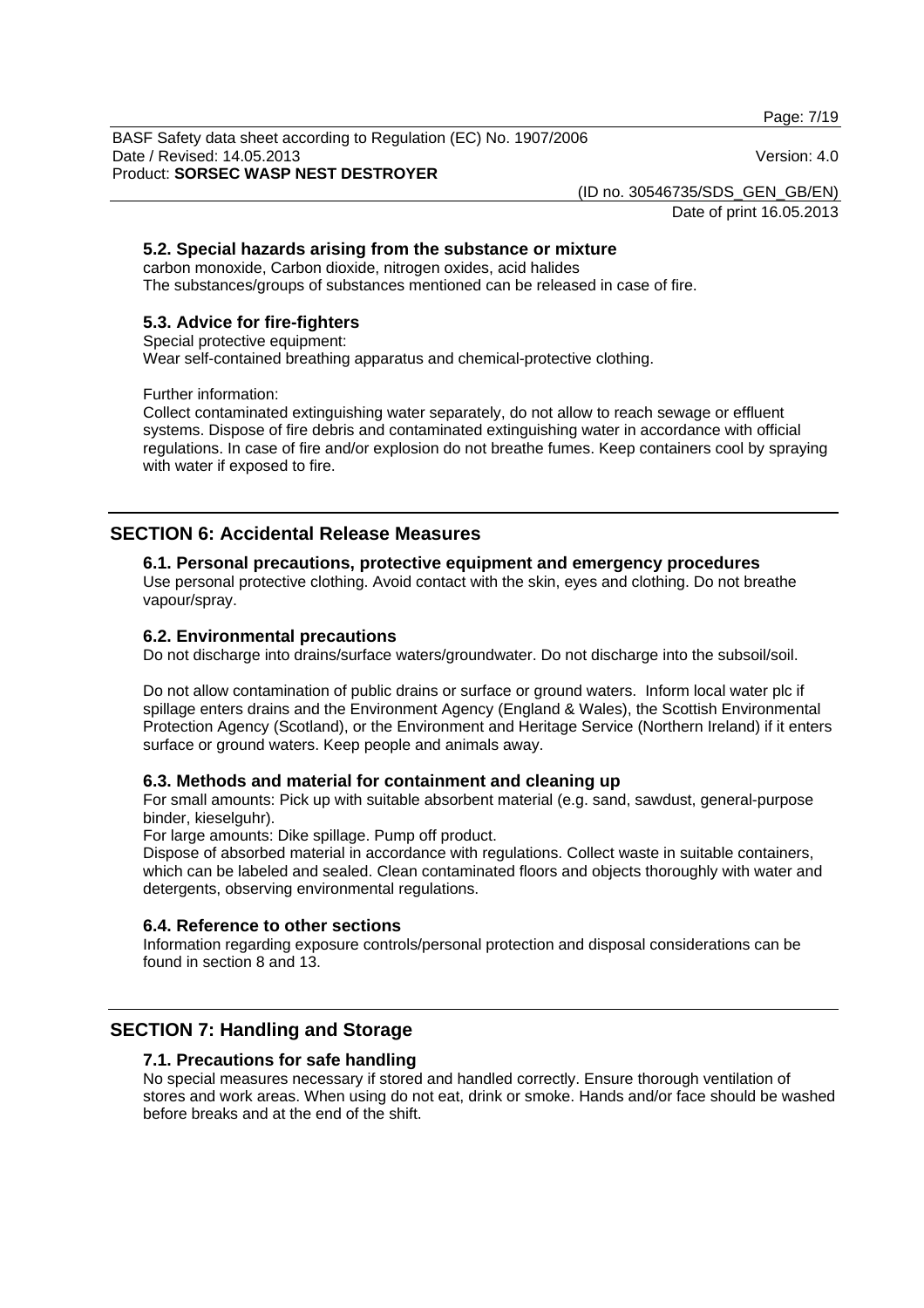Page: 8/19

BASF Safety data sheet according to Regulation (EC) No. 1907/2006 Date / Revised: 14.05.2013 Version: 4.0 Product: **SORSEC WASP NEST DESTROYER** 

(ID no. 30546735/SDS\_GEN\_GB/EN)

Date of print 16.05.2013

Protection against fire and explosion:

Vapours may form ignitable mixture with air. Prevent electrostatic charge - sources of ignition should be kept well clear - fire extinguishers should be kept handy.

## **7.2. Conditions for safe storage, including any incompatibilities**

Segregate from foods and animal feeds.

Further information on storage conditions: Protect from direct sunlight. Keep at temperature not exceeding 50°C. Keep out of the reach of children. Keep only in the original container in a cool, dry, well-ventilated place away from ignition sources, heat or flame.

Protect from temperatures above: 50 °C

The packed product must be protected against exceeding the indicated temperature.

#### **7.3. Specific end use(s)**

For the relevant identified use(s) listed in Section 1 the advice mentioned in this section 7 is to be observed.

## **SECTION 8: Exposure Controls/Personal Protection**

#### **8.1. Control parameters**

Components with occupational exposure limits

67-64-1: acetone; propan-2-one; propanone TWA value 1,210 mg/m3 ; 500 ppm (OEL (EU)) indicative TWA value 1,210 mg/m3 ; 500 ppm (WEL/EH 40 (UK)) STEL value 3,620 mg/m3 ; 1,500 ppm (WEL/EH 40 (UK)) 68476-85-7: Petroleum gases, liquefied; Petroleum gas TWA value 1,750 mg/m3 ; 1,000 ppm (WEL/EH 40 (UK)) STEL value 2,180 mg/m3 ; 1,250 ppm (WEL/EH 40 (UK))

Refer to the current edition of HSE Guidance Note EH40 Occupational Exposure Limits (United Kingdom). For normal use and handling refer to the product label/leaflet. In all other cases the following apply.

#### **8.2. Exposure controls**

Personal protective equipment

Respiratory protection: Respiratory protection not required.

Hand protection:

Suitable chemical resistant safety gloves (EN 374) also with prolonged, direct contact (Recommended: Protective index 6, corresponding > 480 minutes of permeation time according to EN 374): E.g. nitrile rubber (0.4 mm), chloroprene rubber (0.5 mm), butyl rubber (0.7 mm) and other

Eye protection: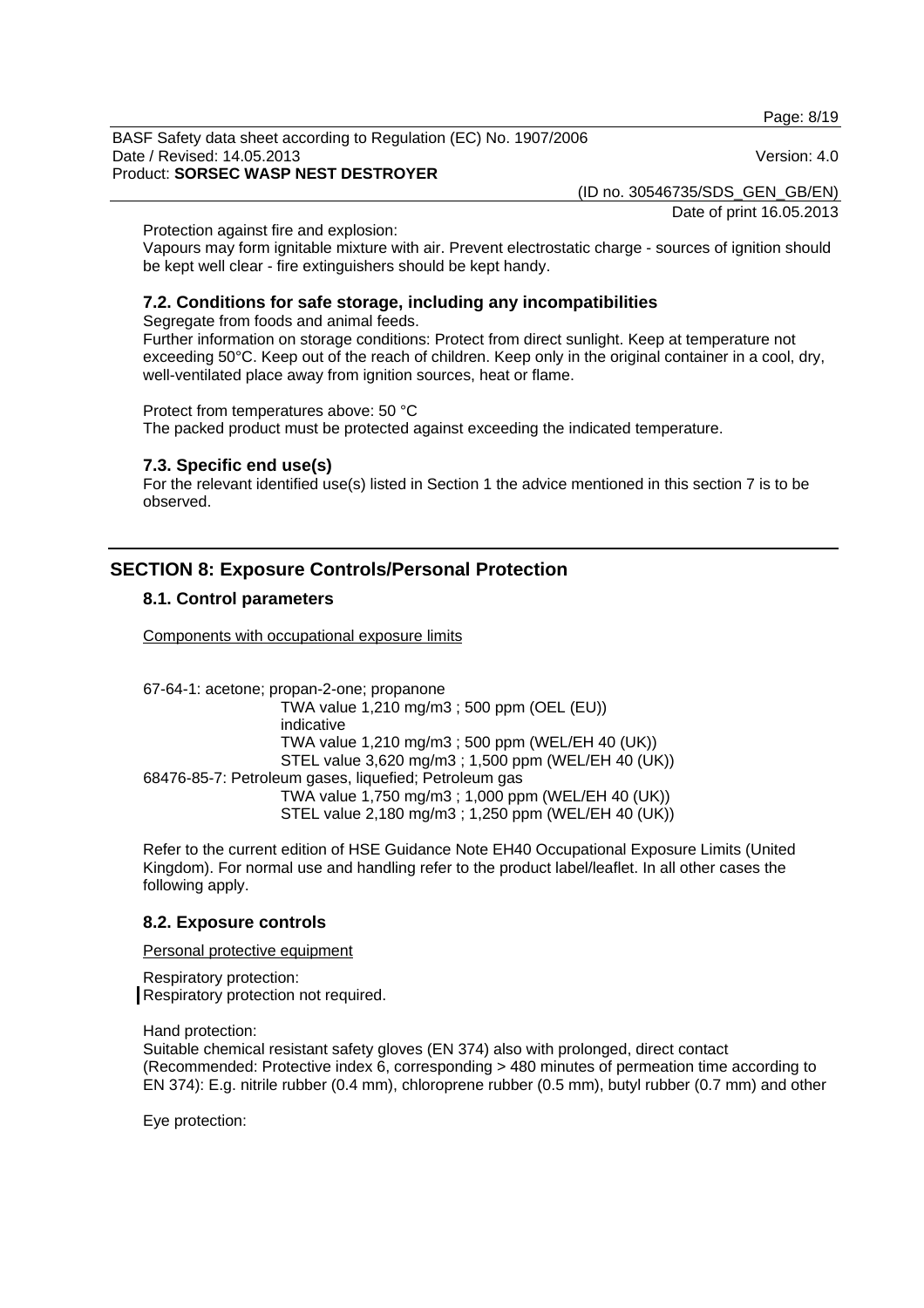Page: 9/19

#### BASF Safety data sheet according to Regulation (EC) No. 1907/2006 Date / Revised: 14.05.2013 Version: 4.0 Product: **SORSEC WASP NEST DESTROYER**

(ID no. 30546735/SDS\_GEN\_GB/EN)

Date of print 16.05.2013

Required when there is a risk of eye contact., Safety glasses with side-shields (frame goggles) (e.g. EN 166)

Body protection:

Body protection must be chosen depending on activity and possible exposure, e.g. apron, protecting boots, chemical-protection suit (according to EN 14605 in case of splashes or EN ISO 13982 in case of dust).

General safety and hygiene measures

Avoid contact with the skin, eyes and clothing. Wearing of closed work clothing is recommended. Store work clothing separately. Keep away from food, drink and animal feeding stuffs.

## **SECTION 9: Physical and Chemical Properties**

#### **9.1. Information on basic physical and chemical properties**

| Form:                             | aerosol                                                                                     |
|-----------------------------------|---------------------------------------------------------------------------------------------|
| Colour:                           | No data available.                                                                          |
| Odour:                            | characteristic                                                                              |
| Odour threshold:                  |                                                                                             |
|                                   | Not determined due to potential<br>health hazard by inhalation.                             |
| pH value:                         |                                                                                             |
|                                   | not soluble, The statements are<br>based on the properties of the<br>individual components. |
| Melting point:                    |                                                                                             |
| Boiling range:                    | The product has not been tested.<br>$-40 - -0.5$ °C                                         |
|                                   | Information based on the main                                                               |
|                                   | components.                                                                                 |
| Flash point:                      | $-60 °C$                                                                                    |
|                                   | Information based on the main                                                               |
|                                   | components.                                                                                 |
| Evaporation rate:                 |                                                                                             |
|                                   | not applicable                                                                              |
| Flammability of Aerosol Products: |                                                                                             |
|                                   | extremely flammable                                                                         |
| Lower explosion limit:            | approx. 1.9 %(V)                                                                            |
|                                   | The product has not been tested.                                                            |
|                                   | The statement has been derived from                                                         |
|                                   | the properties of the individual                                                            |
|                                   | components.                                                                                 |
| Upper explosion limit:            | approx. 10 %(V)                                                                             |
|                                   | The product has not been tested.                                                            |
|                                   | The statement has been derived from                                                         |
|                                   | the properties of the individual                                                            |
|                                   | components.                                                                                 |
| Ignition temperature:             | approx. 365 - 470 °C                                                                        |
|                                   | Information applies to the solvent.                                                         |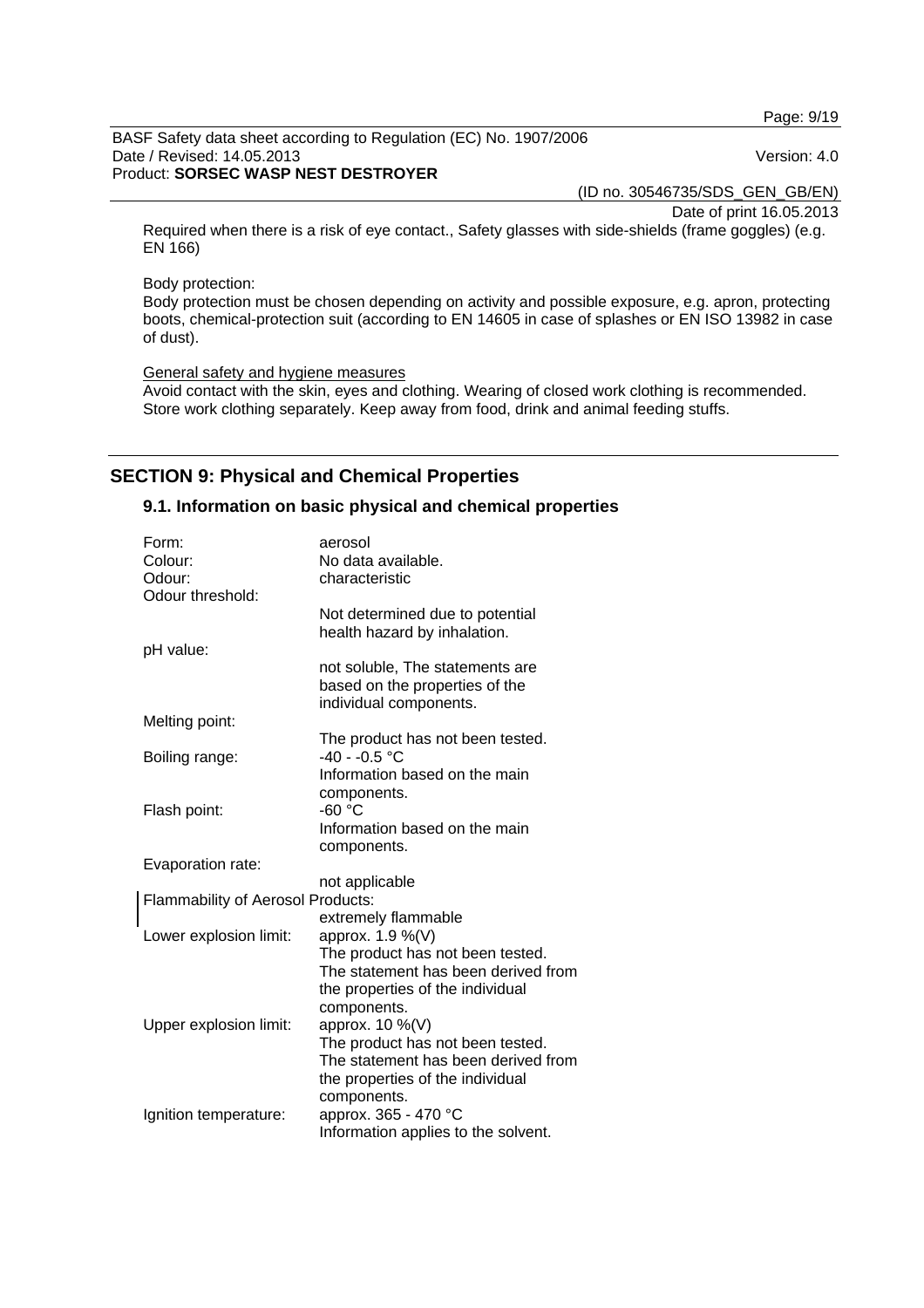Page: 10/19

BASF Safety data sheet according to Regulation (EC) No. 1907/2006 Date / Revised: 14.05.2013 Version: 4.0 Product: **SORSEC WASP NEST DESTROYER** 

(ID no. 30546735/SDS\_GEN\_GB/EN)

Date of print 16.05.2013

| Vapour pressure:                                                                                            | approx. 5900 - 17600 hPa<br>(45 °C)<br>Information based on the main<br>components.                              |
|-------------------------------------------------------------------------------------------------------------|------------------------------------------------------------------------------------------------------------------|
| Density:                                                                                                    | approx. 0.5 - 0.58 g/cm3<br>(20 °C)<br>Information based on the main<br>components., compressed liquefied<br>gas |
| Relative vapour density (air):                                                                              | not applicable                                                                                                   |
| Solubility in water:<br>Information on: Tetramethrin<br>Partitioning coefficient n-octanol/water (log Kow): | immiscible<br>4.6<br>(25 °C)                                                                                     |
| Thermal decomposition: not determined<br>Viscosity, dynamic:                                                |                                                                                                                  |
|                                                                                                             | not determined                                                                                                   |
| Explosion hazard:                                                                                           | Based on the chemical structure<br>there is no indicating of explosive<br>properties.                            |
| Fire promoting properties:                                                                                  | Based on its structural properties<br>the product is not classified as<br>oxidizing.                             |

## **9.2. Other information**

Other Information: If necessary, information on other physical and chemical parameters is indicated in this section.

## **SECTION 10: Stability and Reactivity**

#### **10.1. Reactivity**

No hazardous reactions if stored and handled as prescribed/indicated.

#### **10.2. Chemical stability**

The product is stable if stored and handled as prescribed/indicated.

#### **10.3. Possibility of hazardous reactions**

No hazardous reactions if stored and handled as prescribed/indicated.

#### **10.4. Conditions to avoid**

See MSDS section 7 - Handling and storage.

#### **10.5. Incompatible materials**

Substances to avoid: strong acids, strong bases, strong oxidizing agents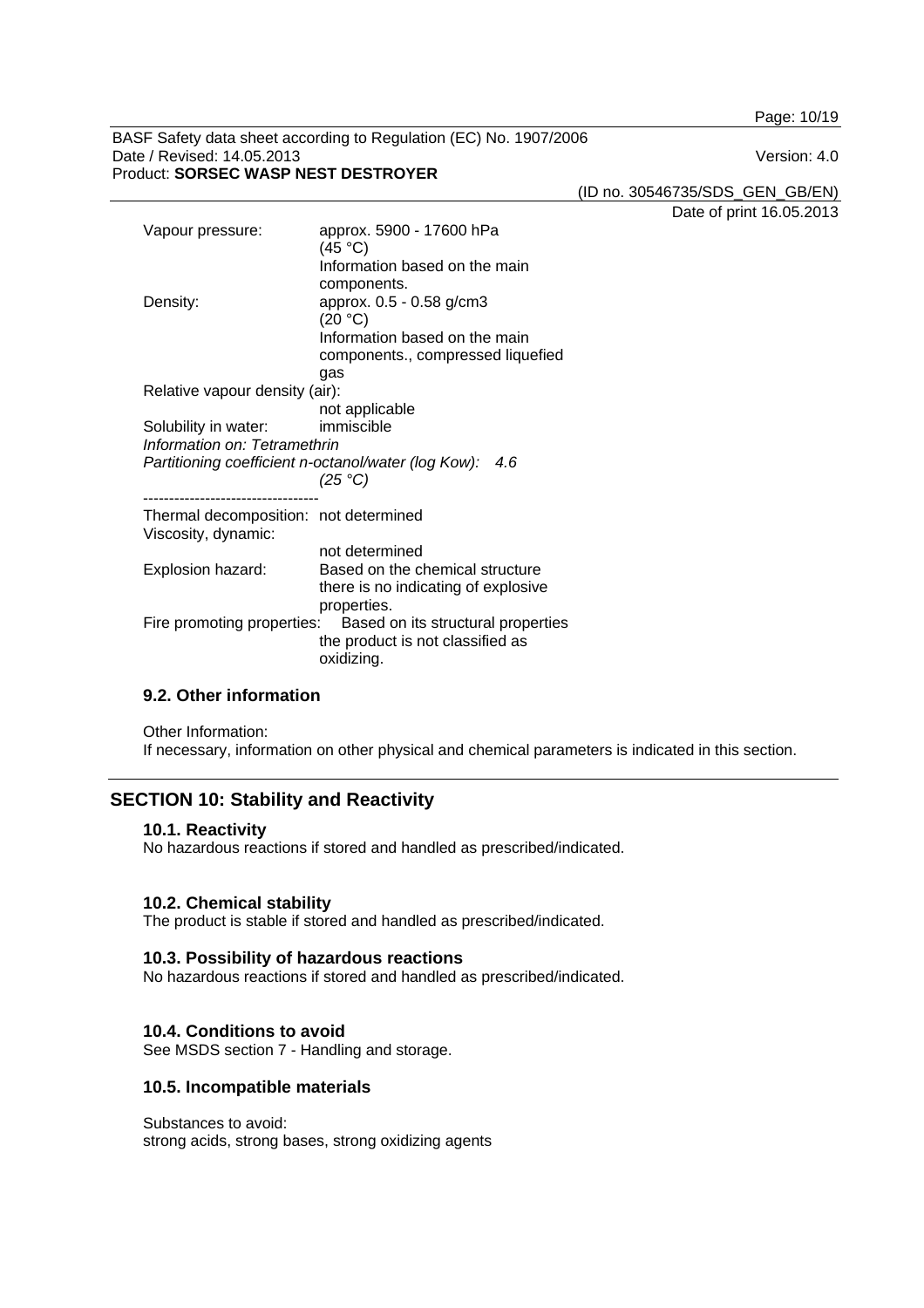Page: 11/19

BASF Safety data sheet according to Regulation (EC) No. 1907/2006 Date / Revised: 14.05.2013 Version: 4.0 Product: **SORSEC WASP NEST DESTROYER** 

(ID no. 30546735/SDS\_GEN\_GB/EN)

Date of print 16.05.2013

#### **10.6. Hazardous decomposition products**

Hazardous decomposition products: No hazardous decomposition products if stored and handled as prescribed/indicated.

## **SECTION 11: Toxicological Information**

#### **11.1. Information on toxicological effects**

#### Acute toxicity

Assessment of acute toxicity:

Virtually nontoxic after a single ingestion. Virtually nontoxic after a single skin contact. The product has not been tested. The statement has been derived from the properties of the individual components.

*Information on: Tetramethrin*

*Experimental/calculated data: LD50 rat (oral): > 5,000 mg/kg* 

*Information on: 3-phenoxybenzyl(1R)-cis,trans-2,2-dimethyl-3-(2-methylprop-1-enyl) cyclopropanecarboxylate*

*Experimental/calculated data: LD50 rat (oral): > 5,000 mg/kg*  ----------------------------------

*Information on: Tetramethrin Experimental/calculated data: LC50 rat (by inhalation): > 2.73 mg/l 4 h* 

*Information on: 3-phenoxybenzyl(1R)-cis,trans-2,2-dimethyl-3-(2-methylprop-1-enyl) cyclopropanecarboxylate Experimental/calculated data: LC50 rat (by inhalation): > 2.1 mg/l 4 h*   $-$ 

*Information on: Tetramethrin Experimental/calculated data: LD50 rat (dermal): > 5,000 mg/kg* 

*Information on: 3-phenoxybenzyl(1R)-cis,trans-2,2-dimethyl-3-(2-methylprop-1-enyl) cyclopropanecarboxylate Experimental/calculated data: LD50 (dermal): > 5,000 mg/kg* 

----------------------------------

Irritation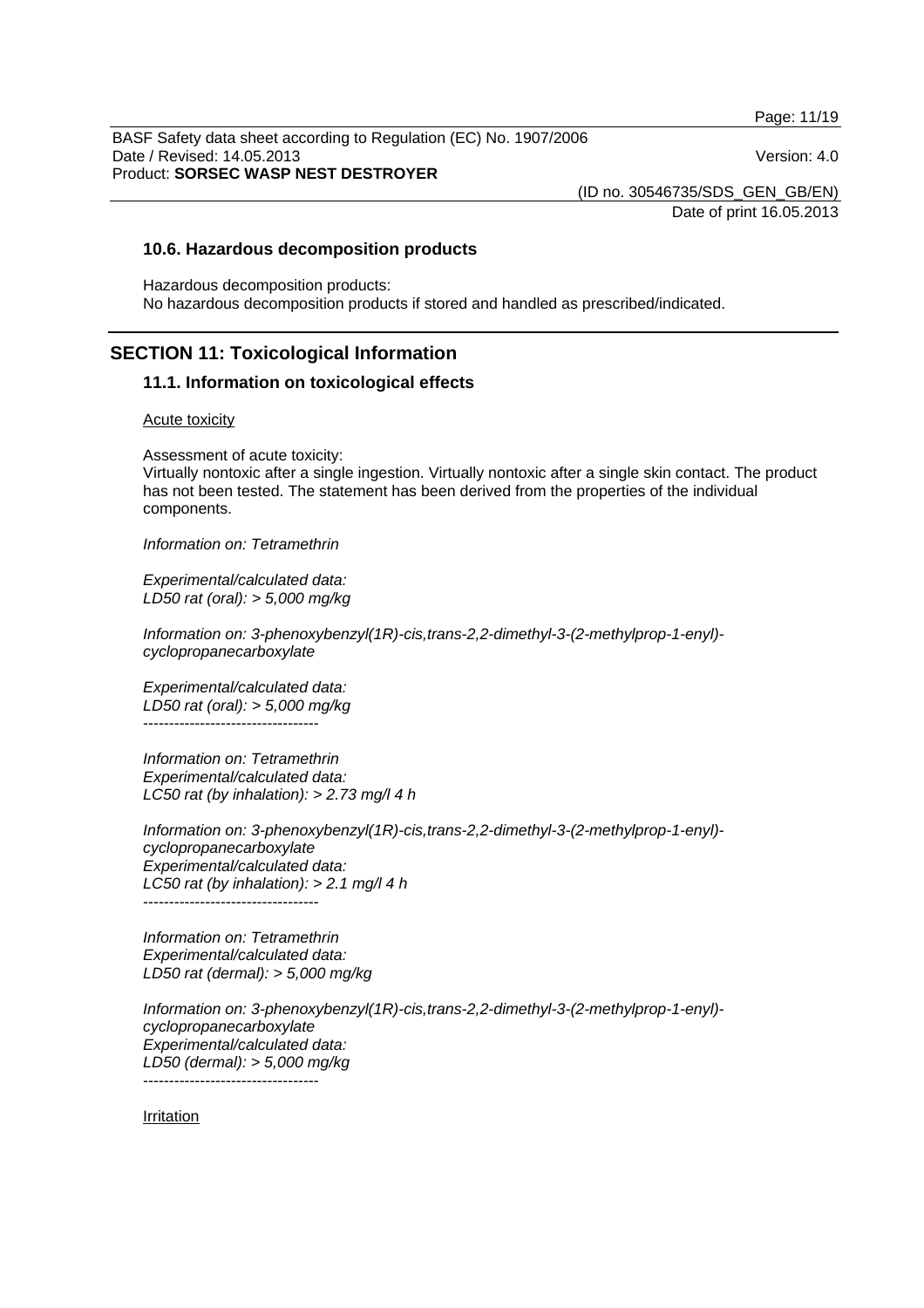Page: 12/19

BASF Safety data sheet according to Regulation (EC) No. 1907/2006 Date / Revised: 14.05.2013 Version: 4.0 Product: **SORSEC WASP NEST DESTROYER** 

(ID no. 30546735/SDS\_GEN\_GB/EN)

Date of print 16.05.2013

Assessment of irritating effects:

Not irritating to the skin. Not irritating to the eyes. The product has not been tested. The statement has been derived from the properties of the individual components.

*Information on: Tetramethrin Assessment of irritating effects: Not irritating to eyes and skin.*  ----------------------------------

*Information on: 3-phenoxybenzyl(1R)-cis,trans-2,2-dimethyl-3-(2-methylprop-1-enyl) cyclopropanecarboxylate Experimental/calculated data: Skin corrosion/irritation rabbit: non-irritant*  ----------------------------------

*Information on: 3-phenoxybenzyl(1R)-cis,trans-2,2-dimethyl-3-(2-methylprop-1-enyl) cyclopropanecarboxylate Experimental/calculated data: Serious eye damage/irritation rabbit: non-irritant*  ----------------------------------

Respiratory/Skin sensitization

Assessment of sensitization:

The product has not been tested. The statement has been derived from the properties of the individual components. There is no evidence of a skin-sensitizing potential.

*Information on: Tetramethrin Assessment of sensitization: Skin sensitizing effects were not observed in animal studies.* 

----------------------------------

*Information on: Tetramethrin Information on: 3-phenoxybenzyl(1R)-cis,trans-2,2-dimethyl-3-(2-methylprop-1-enyl) cyclopropanecarboxylate Experimental/calculated data: Guinea pig maximization test guinea pig:* Non-sensitizing. *(OECD Guideline 406)* ----------------------------------

#### Germ cell mutagenicity

Assessment of mutagenicity: The product has not been tested. The statement has been derived from the properties of the individual components. Mutagenicity tests revealed no genotoxic potential.

#### **Carcinogenicity**

Assessment of carcinogenicity:

The product has not been tested. The statement has been derived from the properties of the individual components.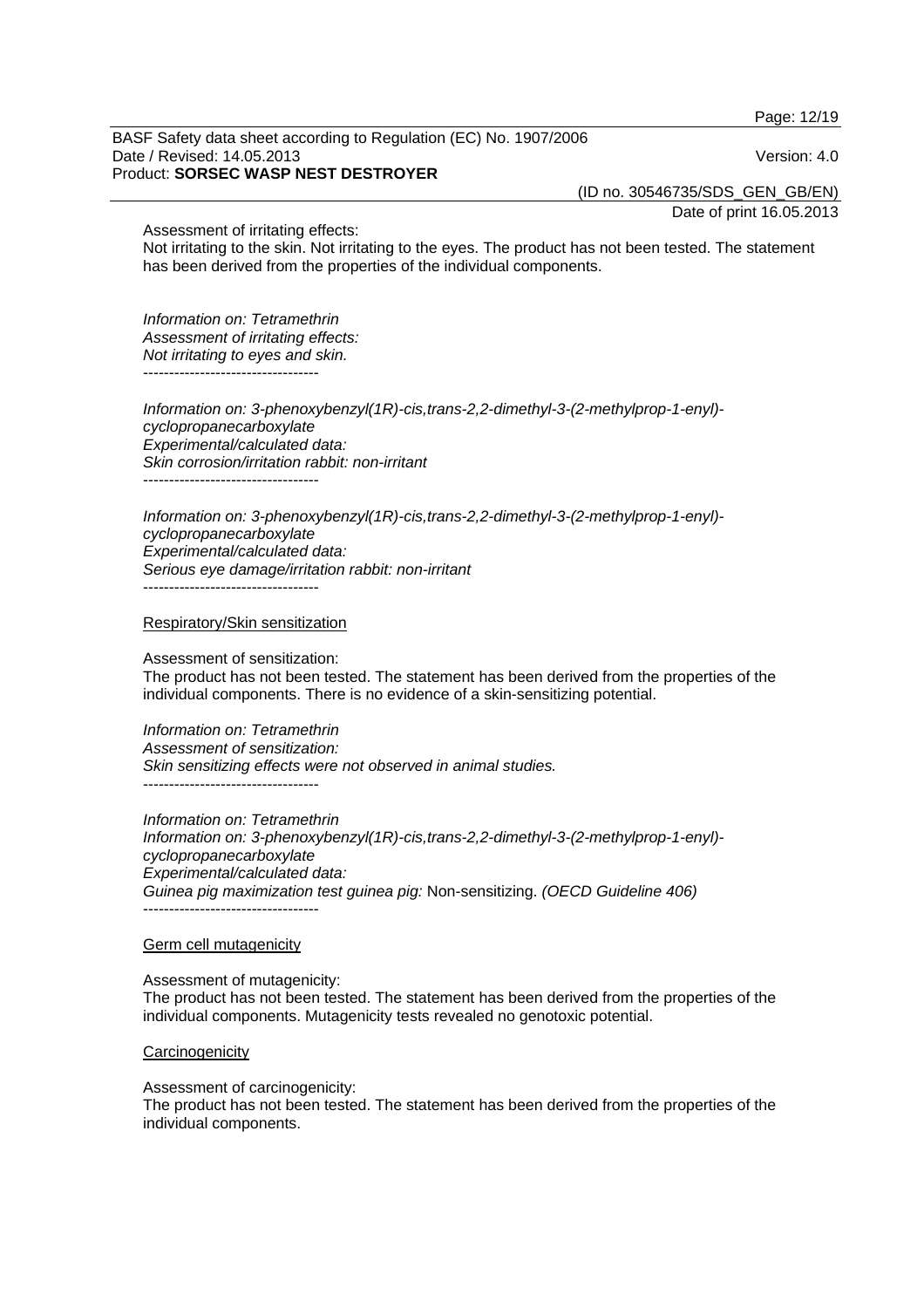Page: 13/19

BASF Safety data sheet according to Regulation (EC) No. 1907/2006 Date / Revised: 14.05.2013 Version: 4.0 Product: **SORSEC WASP NEST DESTROYER** 

(ID no. 30546735/SDS\_GEN\_GB/EN)

Date of print 16.05.2013

*Information on: Tetramethrin*

*Assessment of carcinogenicity: The US EPA has classified this substance with the rating of 'C', possible human carcinogen.*  ----------------------------------

#### Reproductive toxicity

Assessment of reproduction toxicity:

The product has not been tested. The statement has been derived from the properties of the individual components.

*Information on: acetone; propan-2-one; propanone Assessment of reproduction toxicity: As shown in animal studies, the product may cause damage to the testes after repeated high exposures that cause other toxic effects.*  ----------------------------------

Developmental toxicity

#### Assessment of teratogenicity:

The product has not been tested. The statement has been derived from the properties of the individual components. Animal studies gave no indication of a developmental toxic effect at doses that were not toxic to the parental animals.

Repeated dose toxicity and Specific target organ toxicity (repeated exposure)

Assessment of repeated dose toxicity:

The product has not been tested. The statement has been derived from the properties of the individual components.

*Information on: acetone; propan-2-one; propanone* 

*Assessment of repeated dose toxicity:* 

*The substance may cause damage to the testes after repeated ingestion of high doses, as shown in animal studies. The substance may cause damage to the hematological system after repeated*  ingestion of high doses. The substance may cause damage to the kidney after repeated ingestion of *high doses, as shown in animal studies.* 

*Information on: 2-(2-Butoxyethoxy)ethyl 6-propylpiperonyl ether* 

*Assessment of repeated dose toxicity:* 

*The substance may cause damage to the liver after repeated ingestion of high doses, as shown in animal studies. The substance may cause damage to the liver after repeated inhalation of high doses. Repeated dermal uptake of the substance did not cause substance-related effects.*   $-$ 

Other relevant toxicity information

Misuse can be harmful to health.

## **SECTION 12: Ecological Information**

**12.1. Toxicity**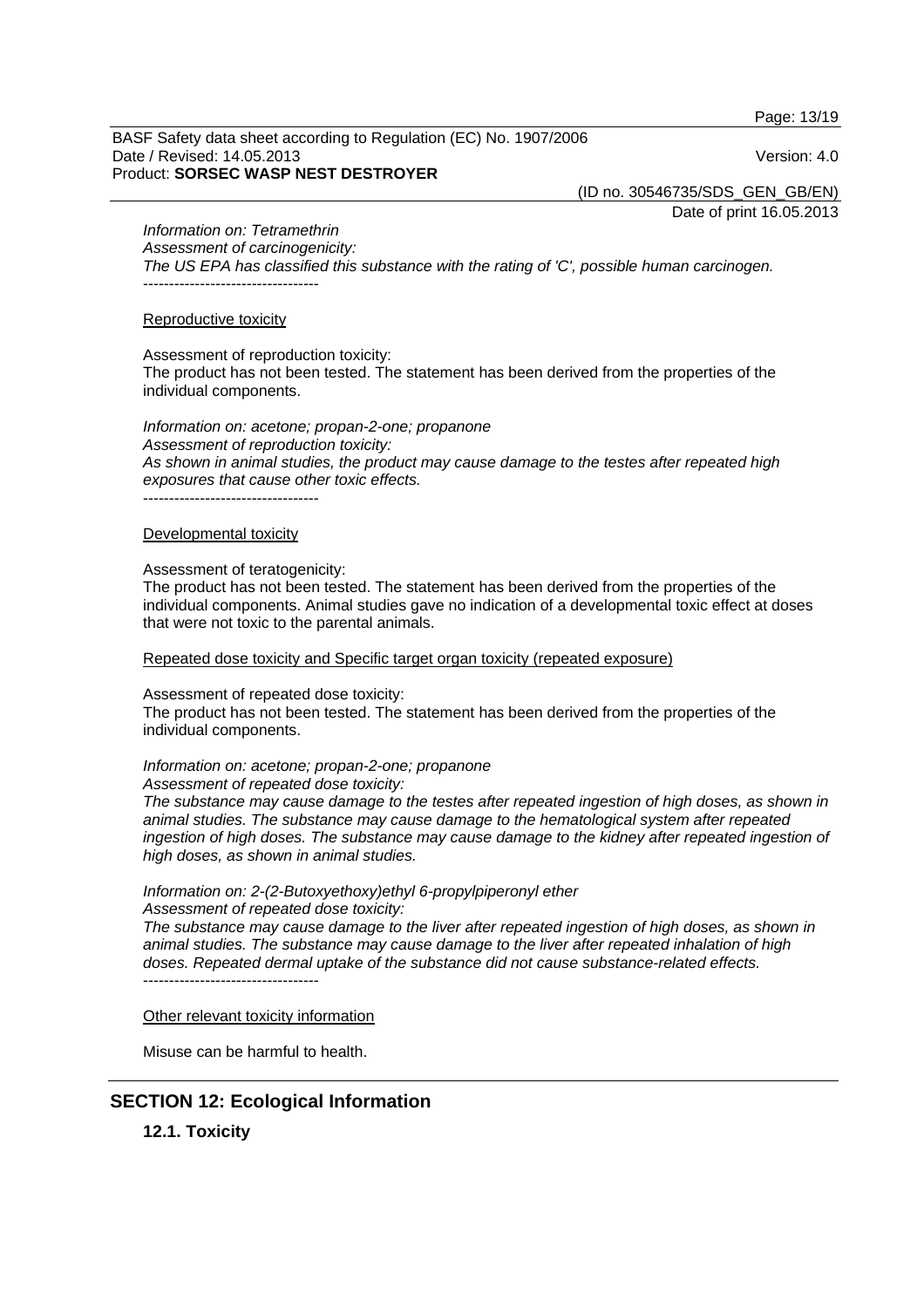Page: 14/19

BASF Safety data sheet according to Regulation (EC) No. 1907/2006 Date / Revised: 14.05.2013 Version: 4.0 Product: **SORSEC WASP NEST DESTROYER** 

(ID no. 30546735/SDS\_GEN\_GB/EN)

Date of print 16.05.2013

Assessment of aquatic toxicity: Very toxic to aquatic organisms. May cause long-term adverse effects in the aquatic environment.

The product has not been tested. The statement has been derived from the properties of the individual components.

*Information on: Tetramethrin Toxicity to fish: LC50 (96 h) 0.0037 mg/l, Oncorhynchus mykiss* 

*Information on: 3-phenoxybenzyl(1R)-cis,trans-2,2-dimethyl-3-(2-methylprop-1-enyl) cyclopropanecarboxylate Toxicity to fish: LC50 (96 h) 0.0027 mg/l, Oncorhynchus mykiss*  ----------------------------------

*Information on: Tetramethrin Aquatic invertebrates: EC50 (48 h) 0.11 mg/l, Daphnia magna* 

*Information on: 3-phenoxybenzyl(1R)-cis,trans-2,2-dimethyl-3-(2-methylprop-1-enyl) cyclopropanecarboxylate Aquatic invertebrates: (96 h) > 300 mg/l, Daphnia magna*  ----------------------------------

*Information on: Tetramethrin Aquatic plants: EC50 (72 h) 0.94 mg/l, algae*  ----------------------------------

Assessment of terrestrial toxicity: Hazardous to birds and mammals.

#### **12.2. Persistence and degradability**

Assessment biodegradation and elimination (H2O): The product has not been tested. The statement has been derived from the properties of the individual components.

*Information on: Tetramethrin Assessment biodegradation and elimination (H2O): The product is biodegradable.* 

*Information on: 3-phenoxybenzyl(1R)-cis,trans-2,2-dimethyl-3-(2-methylprop-1-enyl) cyclopropanecarboxylate Assessment biodegradation and elimination (H2O): Not readily biodegradable (by OECD criteria).*  ----------------------------------

#### **12.3. Bioaccumulative potential**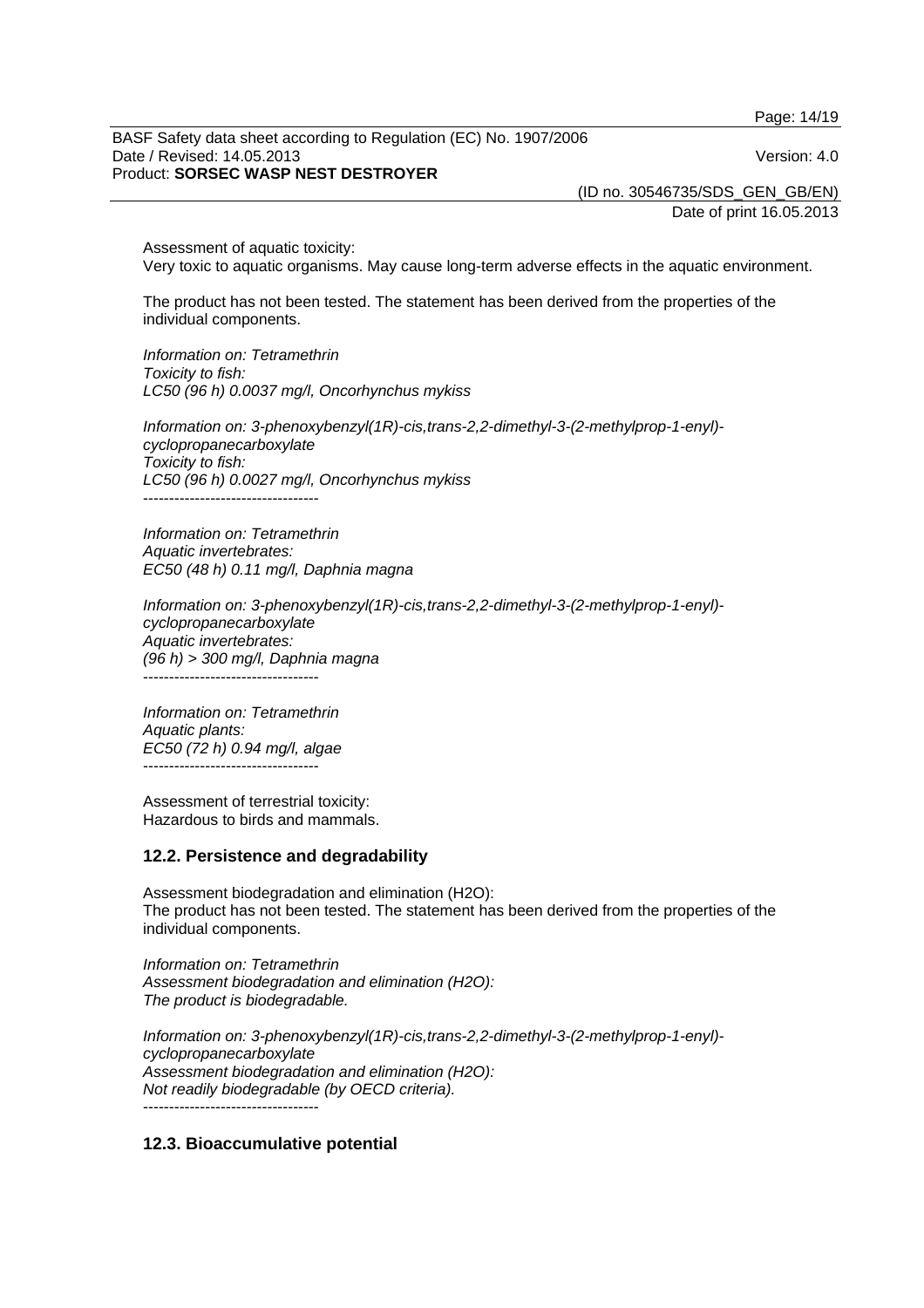Page: 15/19

BASF Safety data sheet according to Regulation (EC) No. 1907/2006 Date / Revised: 14.05.2013 Version: 4.0 Product: **SORSEC WASP NEST DESTROYER** 

(ID no. 30546735/SDS\_GEN\_GB/EN)

Date of print 16.05.2013

Assessment bioaccumulation potential: The product has not been tested. The statement has been derived from the properties of the individual components.

*Information on: Tetramethrin Bioaccumulation potential: Because of the n-octanol/water distribution coefficient (log Pow) accumulation in organisms is possible.* 

*Information on: 3-phenoxybenzyl(1R)-cis,trans-2,2-dimethyl-3-(2-methylprop-1-enyl) cyclopropanecarboxylate Bioaccumulation potential: Bioconcentration factor: 1,083* 

----------------------------------

#### **12.4. Mobility in soil**

Assessment transport between environmental compartments: The product has not been tested. The statement has been derived from the properties of the individual components.

*Information on: Tetramethrin Assessment transport between environmental compartments: Following exposure to soil, adsorption to solid soil particles is probable, therefore contamination of groundwater is not expected.*

*Information on: 3-phenoxybenzyl(1R)-cis,trans-2,2-dimethyl-3-(2-methylprop-1-enyl) cyclopropanecarboxylate Assessment transport between environmental compartments: Following exposure to soil, adsorption to solid soil particles is probable, therefore contamination of groundwater is not expected.* ----------------------------------

## **12.5. Results of PBT and vPvB assessment**

The product does not contain a substance fulfilling the PBT (persistent/bioaccumulative/toxic) criteria or the vPvB (very persistent/very bioaccumulative) criteria.

#### **12.6. Other adverse effects**

The product does not contain substances that are listed in Annex I of Regulation (EC) 2037/2000 on substances that deplete the ozone layer.

## **12.7. Additional information**

Other ecotoxicological advice: Do not discharge product into the environment without control.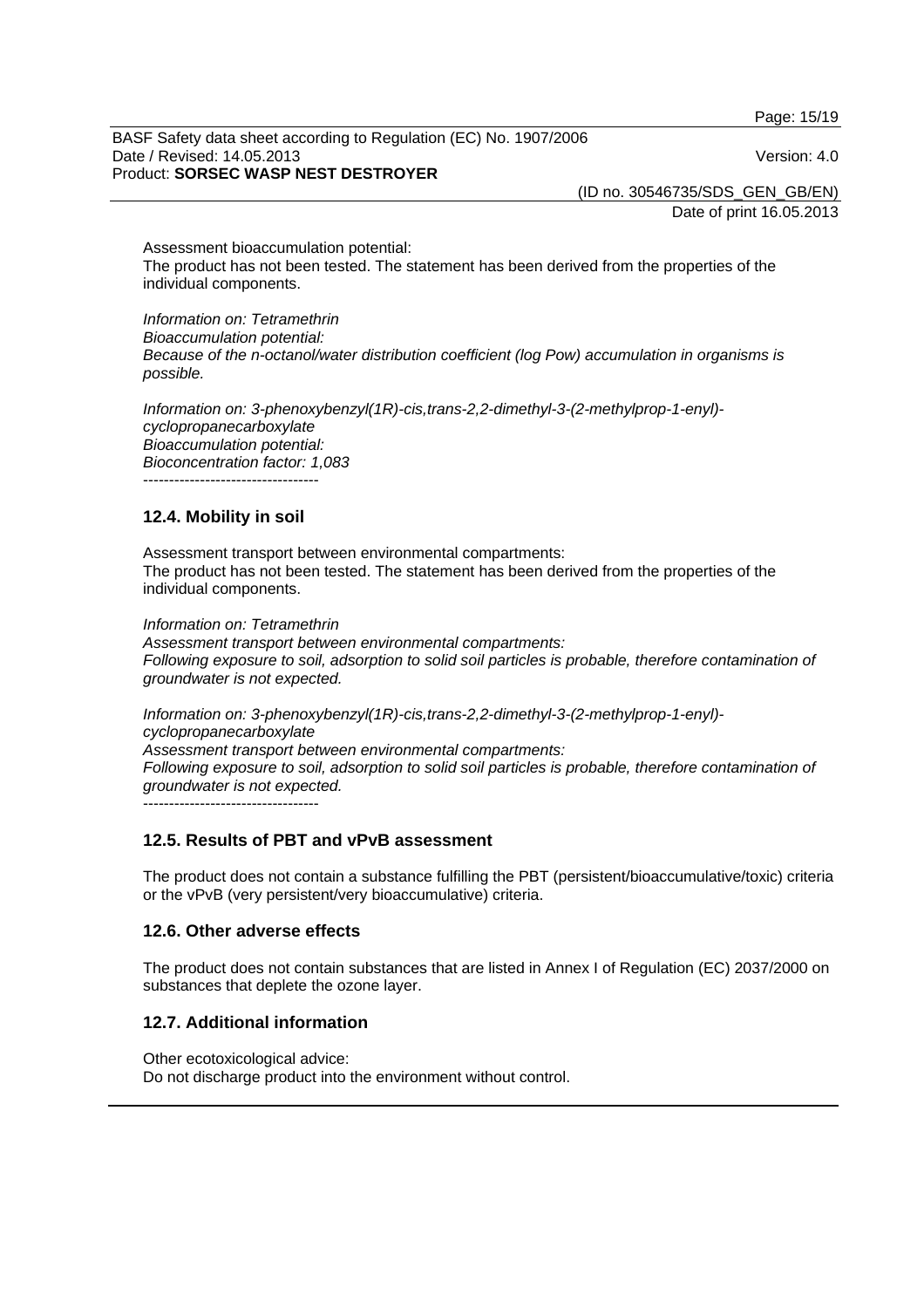Page: 16/19

BASF Safety data sheet according to Regulation (EC) No. 1907/2006 Date / Revised: 14.05.2013 Version: 4.0 Product: **SORSEC WASP NEST DESTROYER** 

(ID no. 30546735/SDS\_GEN\_GB/EN)

Date of print 16.05.2013

## **SECTION 13: Disposal Considerations**

#### **13.1. Waste treatment methods**

Must be disposed of or incinerated in accordance with local regulations.

The UK Environmental Protection (Duty of Care) Regulations (EP) and amendments should be noted (United Kingdom).

This product and any uncleaned containers must be disposed of as hazardous waste in accordance with the 2005 Hazardous Waste Regulations and amendments (United Kingdom)

Contaminated packaging: Contaminated packaging should be emptied as far as possible and disposed of in the same manner as the substance/product. Emptied gas pressure vessels must not be opened.

## **SECTION 14: Transport Information**

#### **Land transport**

#### ADR

| UN number                                                       | UN1950                                         |
|-----------------------------------------------------------------|------------------------------------------------|
| UN proper shipping name:                                        | AEROSOLS (contains PETROLEUM GASES, LIQUEFIED, |
| Transport hazard class(es):                                     | TETRAMETHRIN)                                  |
| Packing group:                                                  | 2.1, EHSM                                      |
| Environmental hazards:                                          | Not applicable                                 |
| Special precautions for                                         | yes                                            |
| user:                                                           | Tunnel code: D                                 |
| <b>RID</b>                                                      |                                                |
| UN number                                                       | UN1950                                         |
| UN proper shipping name:                                        | AEROSOLS (contains PETROLEUM GASES, LIQUEFIED, |
| Transport hazard class(es):                                     | TETRAMETHRIN)                                  |
| Packing group:                                                  | 2.1, EHSM                                      |
| Environmental hazards:                                          | Not applicable                                 |
| Special precautions for                                         | yes                                            |
| user:                                                           | None known                                     |
| <b>Inland waterway transport</b><br>$\sim$ $\sim$ $\sim$ $\sim$ |                                                |

## ADN

UN number UN1950 UN proper shipping name: AEROSOLS (contains PETROLEUM GASES, LIQUEFIED, TETRAMETHRIN)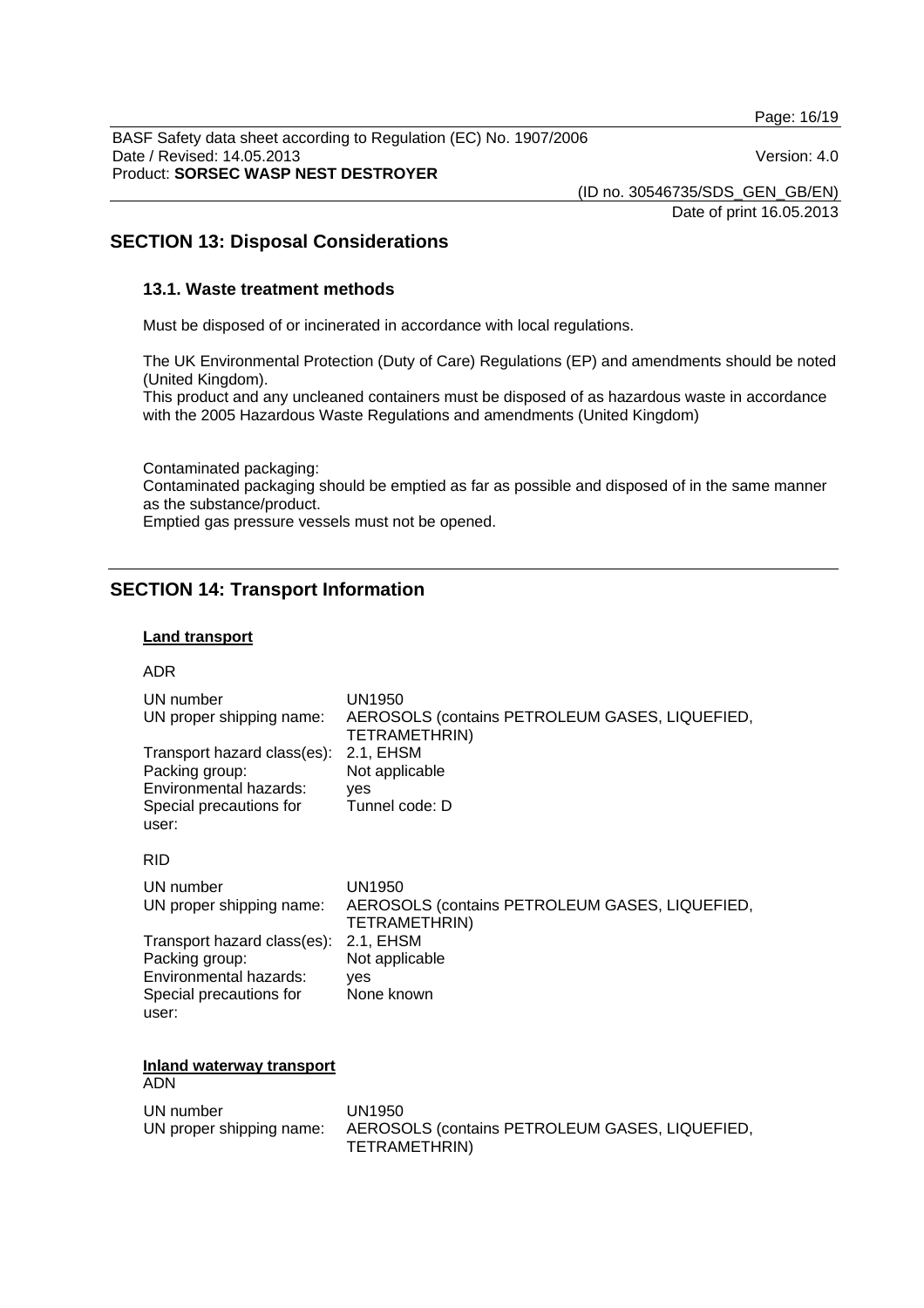Page: 17/19

BASF Safety data sheet according to Regulation (EC) No. 1907/2006 Date / Revised: 14.05.2013 Version: 4.0 Product: **SORSEC WASP NEST DESTROYER** 

(ID no. 30546735/SDS\_GEN\_GB/EN)

Date of print 16.05.2013

| Transport hazard class(es): | 2.1, EHSM      |
|-----------------------------|----------------|
| Packing group:              | Not applicable |
| Environmental hazards:      | ves            |
| Special precautions for     | None known     |
| user:                       |                |
| Transport in inland         | Not evaluated  |
| waterway vessel:            |                |

#### **Sea transport**

#### IMDG

| UN number:<br>UN proper shipping name: | UN 1950<br>AEROSOLS (contains PETROLEUM GASES, LIQUEFIED,<br>TETRAMETHRIN) |
|----------------------------------------|----------------------------------------------------------------------------|
| Transport hazard class(es):            | 2.1. EHSM                                                                  |
| Packing group:                         | Not applicable                                                             |
| Environmental hazards:                 | ves                                                                        |
|                                        | Marine pollutant: YES                                                      |
| Special precautions for<br>user:       | None known                                                                 |

#### **Air transport**

#### IATA/ICAO

| UN number:<br>UN proper shipping name: | UN 1950<br>AEROSOLS, FLAMMABLE (contains PETROLEUM GASES, |
|----------------------------------------|-----------------------------------------------------------|
|                                        | LIQUEFIED, TETRAMETHRIN)                                  |
| Transport hazard class(es): 2.1        |                                                           |
| Packing group:                         | Not applicable                                            |
| Environmental hazards:                 | No Mark as dangerous for the environment is needed        |
| Special precautions for                | None known                                                |
| user:                                  |                                                           |

#### **14.1. UN number**

See corresponding entries for "UN number" for the respective regulations in the tables above.

#### **14.2. UN proper shipping name**

See corresponding entries for "UN proper shipping name" for the respective regulations in the tables above.

## **14.3. Transport hazard class(es)**

See corresponding entries for "Transport hazard class(es)" for the respective regulations in the tables above.

## **14.4. Packing group**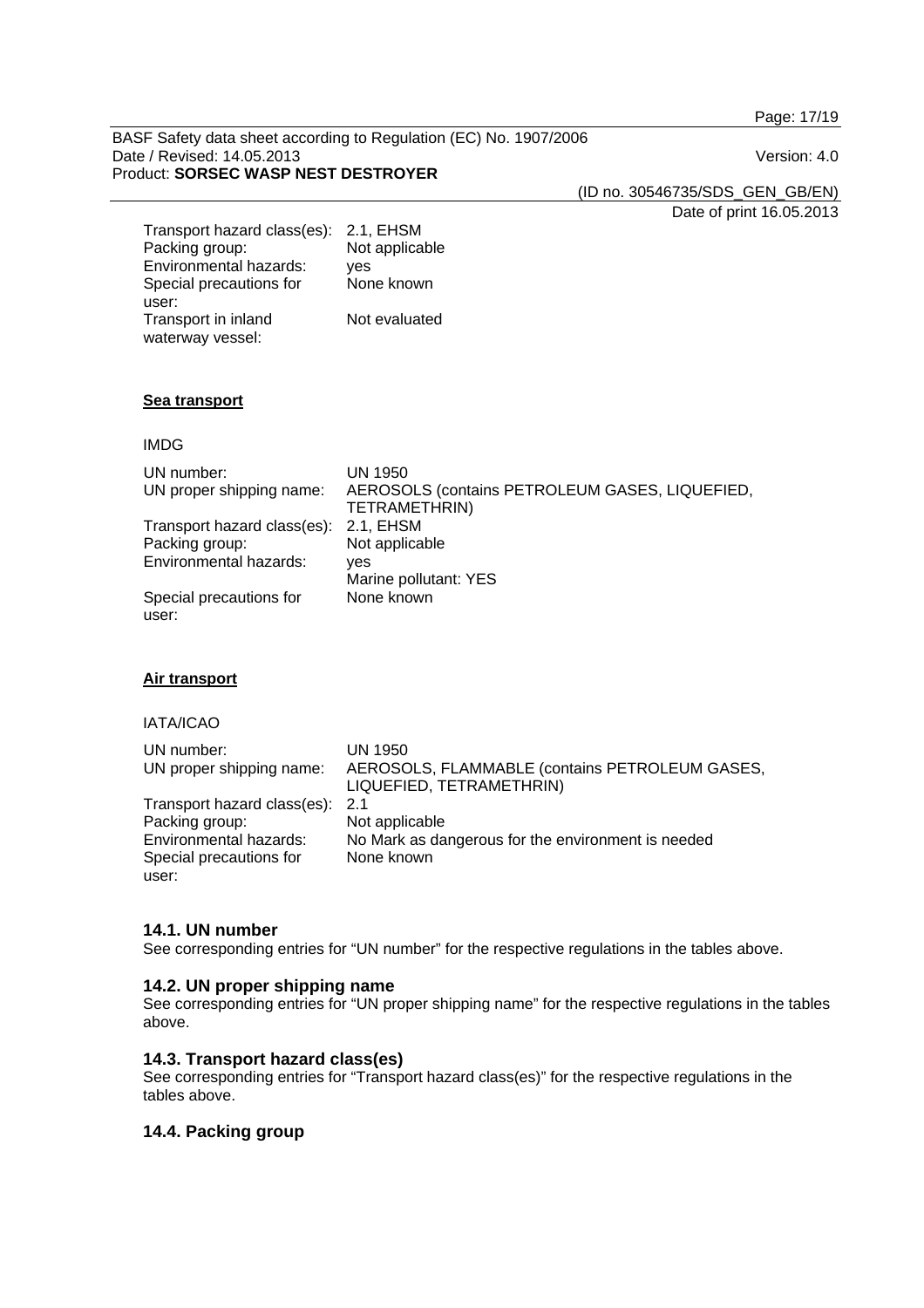Page: 18/19

BASF Safety data sheet according to Regulation (EC) No. 1907/2006 Date / Revised: 14.05.2013 Version: 4.0 Product: **SORSEC WASP NEST DESTROYER** 

(ID no. 30546735/SDS\_GEN\_GB/EN)

Date of print 16.05.2013

See corresponding entries for "Packing group" for the respective regulations in the tables above.

#### **14.5. Environmental hazards**

See corresponding entries for "Environmental hazards" for the respective regulations in the tables above.

#### **14.6. Special precautions for user**

See corresponding entries for "Special precautions for user" for the respective regulations in the tables above.

#### **14.7. Transport in bulk according to Annex II of MARPOL73/78 and the IBC Code**

| Regulation:         | Not evaluated |
|---------------------|---------------|
| Shipment approved:  | Not evaluated |
| Pollution name:     | Not evaluated |
| Pollution category: | Not evaluated |
| Ship Type:          | Not evaluated |

#### **Further information**

This product is subject to the most recent edition of "The Carriage of Dangerous Goods and Use of Transportable Pressure Equipment Regulations" and their amendments (United Kingdom).

## **SECTION 15: Regulatory Information**

## **15.1. Safety, health and environmental regulations/legislation specific for the substance or mixture**

To avoid risks to man and the environment, comply with the instructions for use.

If other regulatory information applies that is not already provided elsewhere in this safety data sheet, then it is described in this subsection.

The data should be considered when making any assessment under the Control of Substances Hazardous to Health Regulations (COSHH), and related guidance, for example, 'COSHH Essentials' (United Kingdom).

This product is classified under the Chemicals (Hazard Information and Packaging) Regulations, (CHIP) (United Kingdom).

This product may be subject to the Control of Major Accident Hazards Regulations (COMAH), and amendments if specific threshold tonnages are exceeded (United Kingdom).

#### **15.2. Chemical Safety Assessment**

Advice on product handling can be found in sections 7 and 8 of this safety data sheet.

## **SECTION 16: Other Information**

Full text of the classifications, including the indication of danger, the hazard symbols, the R phrases, and the hazard statements, if mentioned in section 2 or 3: